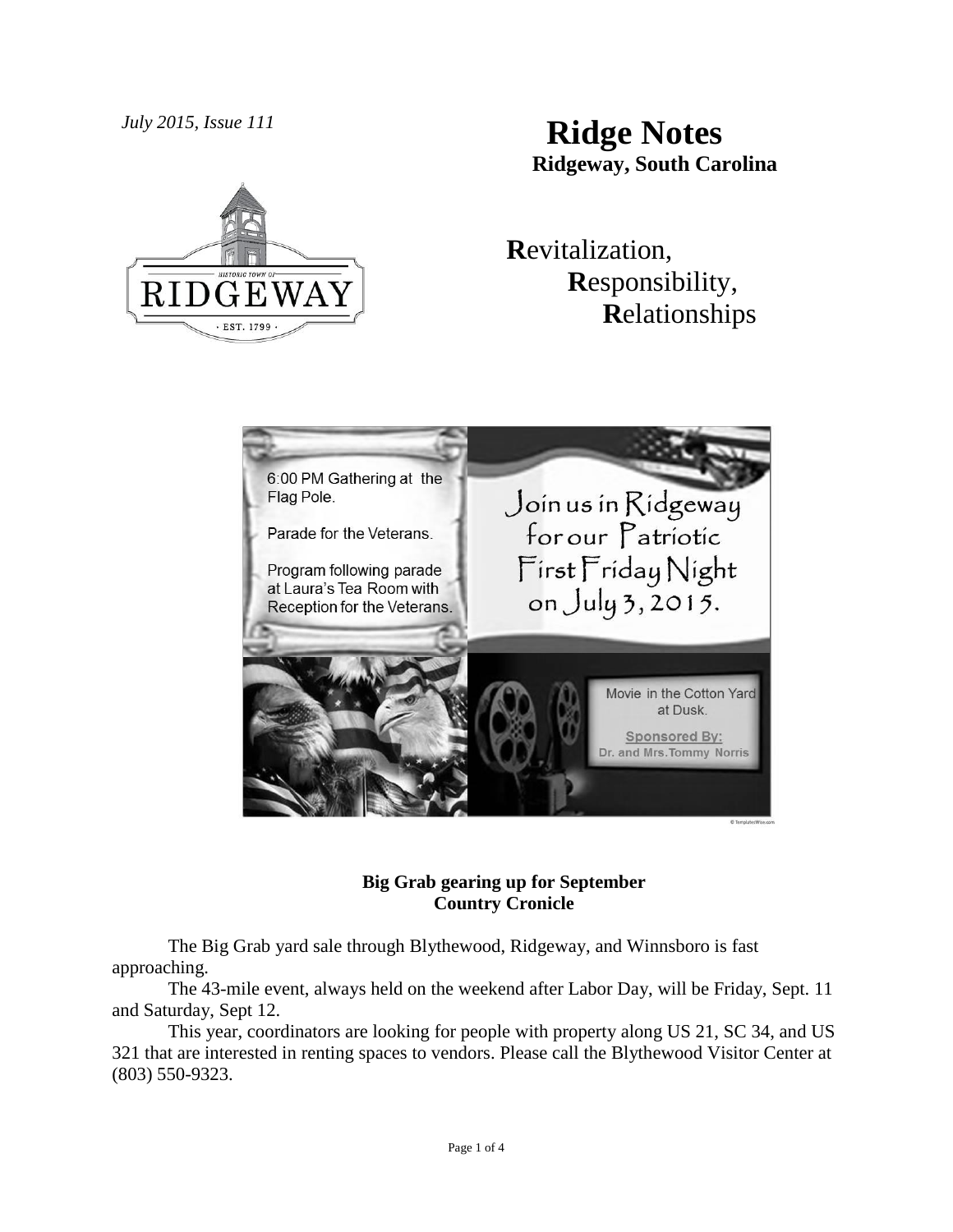Folks will be asked to complete a space rental information form that will be posted on the website and Facebook, so vendors looking for space to set up and sell their wares may contact those who have space to rent.

This could be a great fundraiser for churches along the route, property owners and businesses.

If you want to host a yard sale, sidewalk sale or special discounts in your business and are located on or close to the Big Grab route, let us know so you can be included in the free listing of set-up sites.

For more information, call the Blythewood Visitor Center at (803)550-9323, The Fairfield County Chamber of Commerce at (803) 635-4242 or Ridgeway Town Hall at (803) 337-2213.

#### **Citizen of the Year 2015-2016**

Each year the Town of Ridgeway salutes a Citizen of the Year, nominated by community members and selected by the Public Relations Committee. The Citizen of the Year is one who meets the following criteria: 18 years of age or older, living or working in the Ridgeway Community for at least two years, a law abiding and well respected individual and completed service which is a benefit to the Ridgeway Community. Those members of our community who have previously been selected are the late Roy Hudson, Tom Connor, Donald Prioleau, Dan Ruff, Jamie Webb, Virginia Lacy, Phyllis Gutierrez, and Nelson Lacy. Forms are available at Town Hall and need to be completed and returned to Town Hall by Friday, July 24, 2015. Thank you for your time to honor a citizen in our community who has made a difference.

### **Ridgeway Acts of Kindness (R.A.K.)**

- Thanks to the Salkehatchie group under the leadership of Jeremy Grainger who worked on several houses in the Ridgeway area in June.
- Thank you to Tomorrow's Not Promised group for their walk in Ridgeway.
- Thanks also to the Ridgeway Merchants and Town of Ridgeway who supported the Ag and Art Tour in Fairfield County and the Patriotic First Friday.
- Thank you to the Nicholson family who donated telephone books and the telephone operator's desk that is housed in our Ridgeway Museum.
- Kudos to the Norris family for sponsorship of Movies in the Yard.

#### **Calendar of Events**

| July 3, 2015  | Patriotic First Friday, 6:00 pm           |
|---------------|-------------------------------------------|
| July 4, 2015  | Independence Day                          |
| July 7, 2015  | Ridgeway Fire Department Meeting, 7:00 pm |
| July 8, 2015  | Merchants Meeting, 5:30 pm                |
| July 9, 2015  | Town Council Meeting, 7:30 pm             |
| July 20, 2015 | Ridgeway Reads, 10:30 am                  |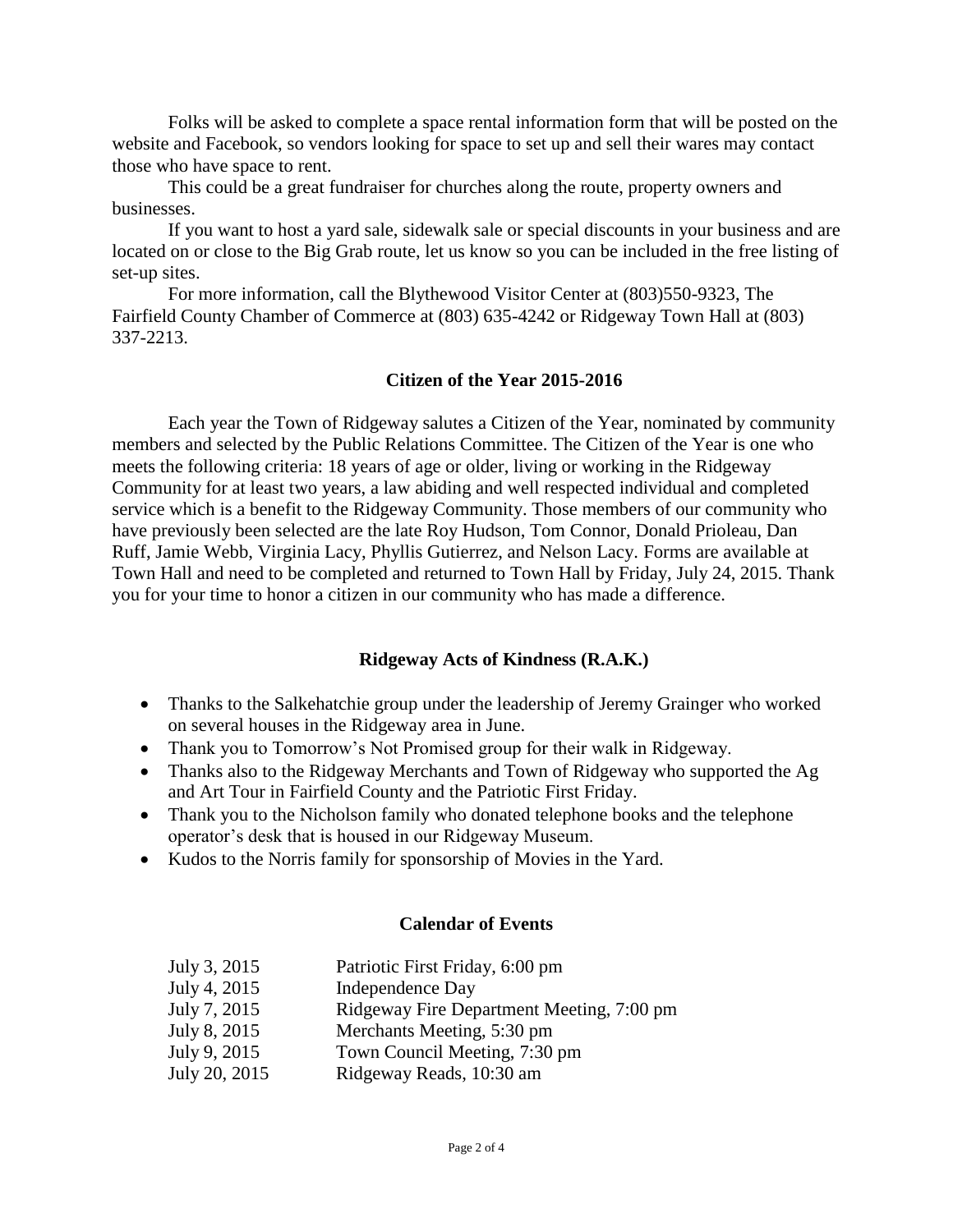#### **Town of Ridgeway 2014 Annual Drinking Water Quality Report**

We're pleased to present to you this year's Annual Quality Water Report. This report is designed to inform you about the quality water and services we deliver to you every day. Our constant goal is to provide you with a safe and dependable supply of drinking water. We want you to understand the efforts we make to continually improve the water treatment process and protect our water resources. We are committed to ensuring the quality of your water. Our water source is produced from town wells and purchased from the Town of Winnsboro. If you have any questions about this report or concerning your water utility, please contact the town office at 337-2213**.** We want our valued customers to be informed about their water utility. If you want to learn more, please attend any of our regularly scheduled meetings. They are held on the second Thursday of each month at town office center. Our Source Water Assessment Plan is available for your review at [www.scdhec.gov/HomeAndEnvironment/Water/](http://www.scdhec.gov/HomeAndEnvironment/Water/%20SourceWaterProtection/)  [SourceWaterProtection/](http://www.scdhec.gov/HomeAndEnvironment/Water/%20SourceWaterProtection/) If you do not have internet access, please contact the town office at 337-2213 to make arrangements to review this document.

The Town of Ridgeway routinely monitors for constituents in your drinking water according to Federal and State laws. This table shows the results of our monitoring for the period of January  $1<sup>st</sup>$  to December 31, 2014. As water travels over the land or underground, it can pick up substances or contaminants such as microbes, inorganic and organic chemicals, and radioactive substances. All drinking water, including bottled drinking water, may be reasonably expected to contain at least small amounts of some constituents. It's important to remember that the presence of these constituents does not necessarily pose a health risk.

If present, elevated levels of lead can cause serious health problems, especially for pregnant women and young children. Lead in drinking water is primarily from materials and components associated with service lines and home plumbing. The Town of Ridgeway is responsible for providing high quality drinking water, but cannot control the variety of materials used in plumbing components. When your water has been sitting for several hours, you can minimize the potential for lead exposure by flushing your tap for 30 seconds to 2 minutes before using water for drinking or cooking. If you are concerned about lead in your drinking water, you may wish to have your water tested. Information on lead in drinking water, testing methods, and steps you can take to minimize exposure is available from the Safe Drinking Water Hotline or at hhtp://www.epa.gov/safewater/lead.

All sources of drinking water are subject to potential contamination by substances that are naturally occurring or man made. These substances can be microbes, inorganic or organic chemicals and radioactive substances. All drinking water, including bottled water, may reasonably be expected to contain at least small amounts of some contaminants. The presence of contaminants does not necessarily indicate that the water poses a health risk. More information about contaminants and potential health effects can be obtained by calling the Environmental Protection Agency's Safe Drinking Water Hotline at 1-800-426-4791.

The Stage 2 DBP rule builds upon earlier rules that addressed disinfection byproducts to improve your drinking water quality and provide additional public health protection from disinfection byproducts. Some people who drink water containing trihalomethanes in excess of the MCL over many years may experience problems with their liver, kidneys, or central nervous systems, and may have an increased risk of getting cancer.

 Some people may be more vulnerable to contaminants in drinking water than the general population. Immuno-compromised persons such as persons with cancer undergoing chemotherapy, persons who have undergone organ transplants, people with HIV/AIDS or other immune system disorders, some elderly, and infants can be particularly at risk from infections. These people should seek advice about drinking water from their health care providers. EPA/CDC guidelines on appropriate means to lessen the risk of infection by cryptosporidium and other microbiological contaminants are available from the Safe Drinking Water Hotline (800-426-4791).